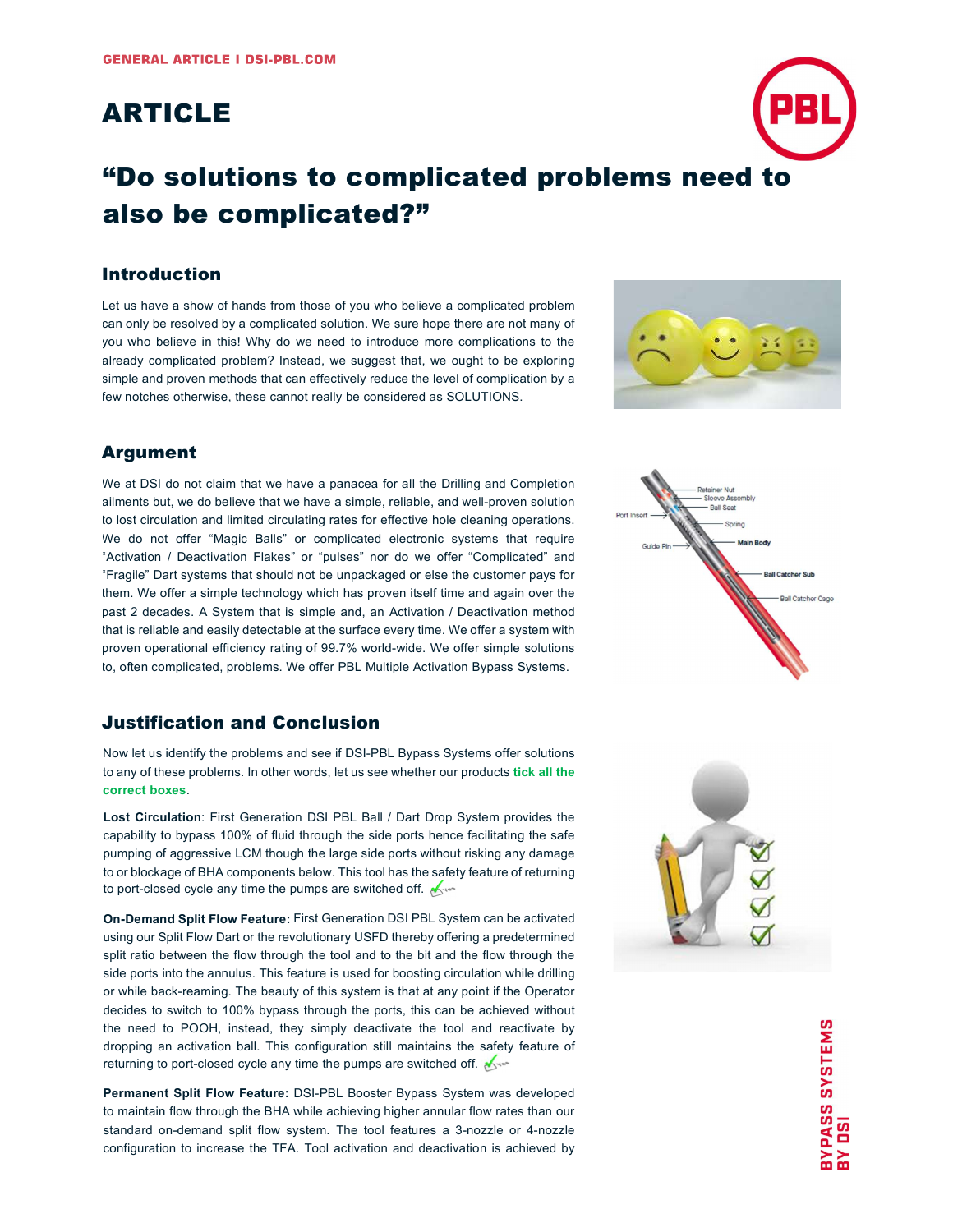#### **GENERAL ARTICLE I DSI-PBL.COM**

dropping a single vinyl ball and once activated, the tool will be locked in open position until such time that a deactivation ball is dropped to cycle the tool in ports-closed position. Like all other PBL Bypass Systems, the Booster Bypass System is a Multiple Activation device.

Ability to perform fishing / retrieval operations through the PBL tool: DSI PBL "SSBB" tools offer the large through bore to perform such operations and can be cycled indefinitely by way of a wireline retrievable activation dart. If the wireline retrieval is not possible or desirable, the recently developed Second Generation DSI PBL Ball / Dart Drop System can be deployed. This system provides the same capabilities of First Generation PBL system but it incorporates a "By-Pass Cage" Ball Catcher system capable of capturing the deactivated balls / darts in By-Pass cage hence providing a TRULY clear through bore at all times to perform the fishing / retrieval operations through the PBL Tool. Both SSBB and the Second Generation PBL Bypass Systems still maintain the safety feature of returning to port-closed cycle any time the pumps are switched off.

Ability to re-establish circulation at zero circulation: DSI-PBL Bypass Systems with Burt Disc Feature offers a sure way to enable Operators re-establish circulation even with Bit nozzles totally plugged.

Ability to alter activation ball size for same size tool: Generally, the Activation Ball / Dart OD's for DSI PBL tools are suitable for the drift diameter of the string above it. However, in certain instances whereby an Operator wishes to use a float sub above the PBL Tool with restricted ID, DSI-PBL tool can be dressed with, reduced ID seat whereby a smaller OD Activation Ball / Dart can be used to activate the PBL tool.

Ability to run with other ball or dart activated devices: First Generation PBL Tools and Booster Bypass Tools can be supplied with Modified Ball Catcher Cages so to accommodate passage of Activation Balls or Darts to activate a third-party tool positioned below PBL Tool. Second Generation PBL Tools with By-Pass Cage design is ideal for such application as no pre-job modification is needed.

Ability to run with Pipe Severance tools such as HyPR HoleSaver: DSI-PBL Bypass System placed below the Severance tool can be activated on demand since the Activation Ball / Dart diameter is always less than the drift diameter of the severance tool sub placed in the string. If for special applications, the drift diameter of the severance sub is smaller than the standard PBL activation Ball or Dart, then a DSI-PBL tool with reduced ID ball seat may be deployed.

Ability to run multiple circulating tools in a string: DSI-PBL Bypass Systems may be run in tandem if needed. The Operator has the flexibility to run different size PBL tools whether First or, Second Generation tools, or even Booster Bypass Tools in tandem. It is also possible to run same size First or, Second Generation tools, or even Booster Bypass Tools in tandem with PBL SSBB tool.

Ability to have different density activation mediums based on the mud weight: DSI-PBL tool run in hole can be activated with Balls or Darts of varied density corresponding to the mud weight used, without the need for any modification to the tool or the seat. Hence, no requirement to POOH to re-adjust tool if the Operator decides to change mud properties mid-way during drilling operations.

Ability to drop the Gyro: Depending on the OD of the Gyro probe, it can either be dropped through the PBL Sub, dropped and captured in the Ball Catcher Sub, placed above Retainer Nut, or in a short collar positioned between PBL Main Body and Ball Catcher Sub.

Ability to clean BOP stack without rotating the pipe: DSI-PBL Bypass Systems of any kind can be used to clean BOP stack however the effectiveness of using these tools will be diminished if pipe does not rotate. In such cases, DSI-PBL Multiple Activation Jetting Tools are recommended.